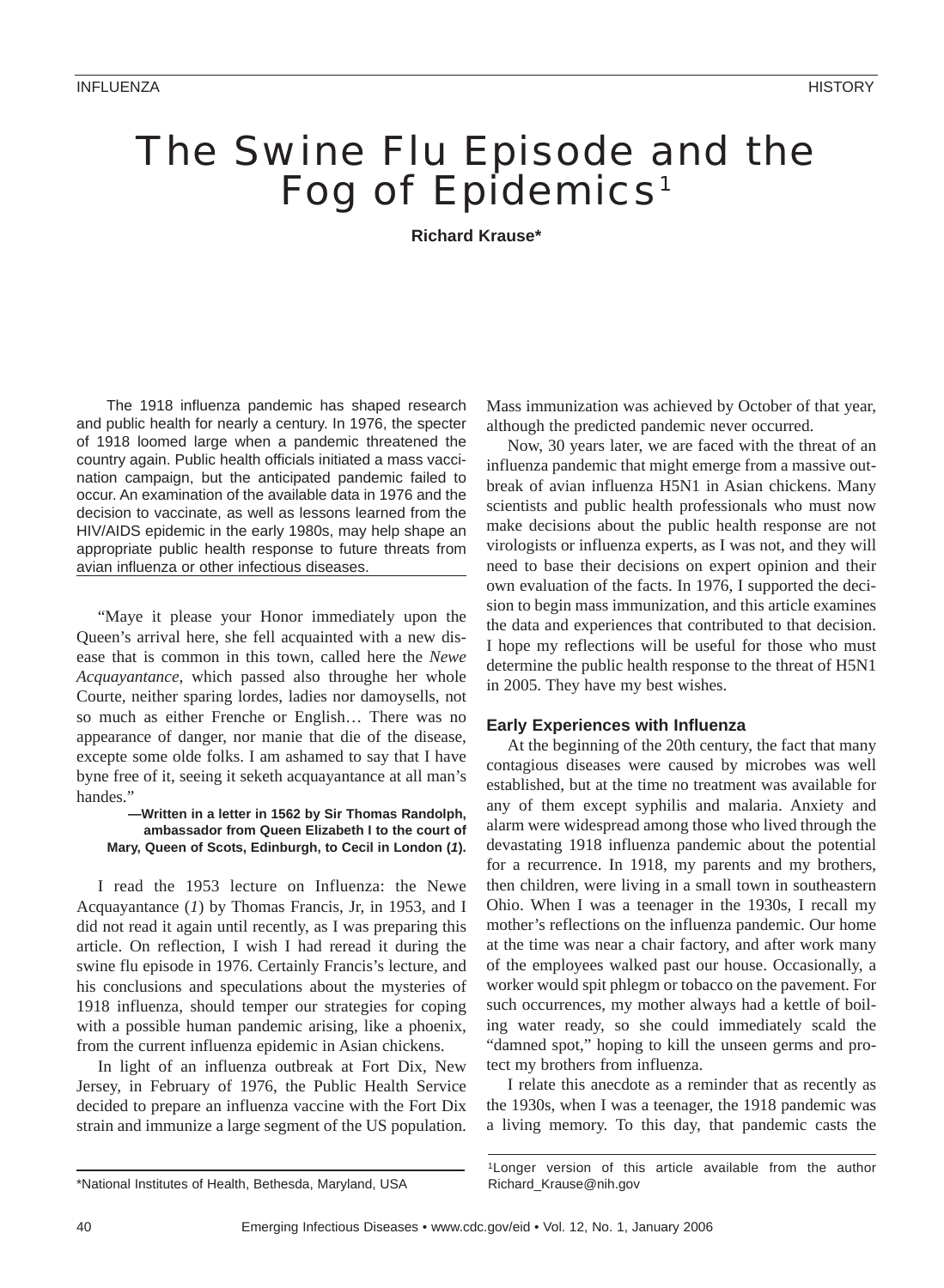longest shadow, although the AIDS pandemic will likely take its place.

My next experience with influenza was in 1944, when I was in the US Army. The influenza vaccine had just been developed by Francis, Jonas Salk, and others. Their work had been supported by the army under the auspices of the Armed Forces Epidemiology Board (AFEB), for whom the pandemic of 1918 was still fresh: 50,000 soldiers had died of influenza. We GIs were lined up at the dispensary and given the vaccine, one soldier after another, with the same 50-mL syringe.

To this day, I recall the moderately severe local reaction, swelling, considerable tenderness, and pain at the injection site, and many soldiers had systemic reactions. I remember that the vaccine in the syringe was turbid**,** but did not know at the time that it had been grown in eggs. I have wondered since then if the turbidity of the vaccine was due to a residue of chicken feathers! Clearly, purification had a long way to go in 1944.

# **Swine Flu**

From 1970 to 1974, I was a member of the National Institute of Allergy and Infectious Diseases (NIAID) Infectious Disease Advisory Committee. Several times a year, we reviewed various protocols for evaluating vaccines, including influenza, that were conducted in the vaccine evaluation units then supported by NIAID. We were kept abreast of the efforts to match the influenza virus strains incorporated into the vaccines with the anticipated wild strains that would circulate in the coming season.

In the first months of 1976, mere weeks after I had become director of NIAID, influenza broke out at Fort Dix, New Jersey. Several soldiers died, and soon the Center for Disease Control (CDC) and other agencies determined that the cause was a swine flu virus (H1N1), thought to be a direct descendant of the virus that caused the pandemic of 1918. This conclusion was based on antibodies to H1N1 antigens found in survivors of the 1918 pandemic**,** and the belief that the 1918 virus was eventually transmitted to pigs in the Midwest, where it persisted and caused sporadic human cases. Had the virus broken out of the pigsty, so to speak, and caused the outbreak in humans at Fort Dix?

Approximately 200 young men were infected in January and February, as detected by conversion of serial sera from negative to positive for swine flu hemagglutinins. This finding was reported by Frank Top to the AFEB. With the exception of 1 or 2 deaths, the disease was reported to be mild.

Sometime in February 1976 a group of intramural and extramural influenza experts reached a near consensus that the Fort Dix swine flu was likely to be the source of an imminent pandemic of influenza, perhaps similar to the pandemic of 1918, because Fort Dix virus had the antigenic characteristics of what was thought to be the 1918 virus. One notable exception to this consensus thought it possible but unlikely that the Fort Dix outbreak would be the origin of a pandemic. He noted that an influenza epidemic began like a cloudburst in the population in which it first makes its appearance, for example, in a cluster of schoolchildren, as was the case with Asian flu in 1958.

Predictably, meetings of the experts were called, and a general sense of alarm prevailed, as well as a sense that something must be done to prevent an epidemic that might be a replay of 1918. All agreed that we needed to enhance national and worldwide surveillance to determine the extent of a possible major outbreak of this virus, but other courses of action were more hotly debated. Flu vaccines became available in 1944, and the primary question facing us was whether we should quickly prepare a vaccine with the Fort Dix swine flu virus strain and immunize as much of the population as possible.

In January, and for the next 10 months, David Sencer, director of CDC, frequently consulted with Harry Meyer, director of the Bureau of Biologics, and myself. Also involved in the discussions were Theodore Cooper, assistant secretary for the Department of Health, Education, and Welfare; Hope Hopps, Bureau of Biologics; Walter Dowdle, chief of the virology section at CDC; and John Seal, deputy director of NIAID. William Jordan and John LaMontagne later joined the NIAID circle. Maurice Hilleman of Merck frequently joined an informal group for intense discussions on clinical trials that were conducted in the spring of 1976 with the vaccines that had been quickly prepared by the industry.

Throughout the spring and summer, we monitored carefully for swine flu elsewhere in the world, particularly in the Southern Hemisphere, where it was winter. We received only scattered reports of an occasional case of swine flu in farmers in the Midwest, and controversy raged as to what the next steps should be. Should the vaccine be stockpiled? The argument against stockpiling was strong: the vaccine had to be given before the potential epidemic occurred in September and October, and we were racing against time. Initially, Albert Sabin insisted the vaccine should be given to children when school began in September 1976. Yet some experts preferred a "wait and see" approach.

After much consultation and discussion at the highest levels of the US government, the Public Health Service launched a program to immunize 50 million people. Following the largest voluntary mass vaccination campaign since the mass vaccination programs with Salk and Sabin polio vaccines, nearly 25% of the US population, or 45 million persons, were vaccinated by October, 10 short months after the alarm was sounded.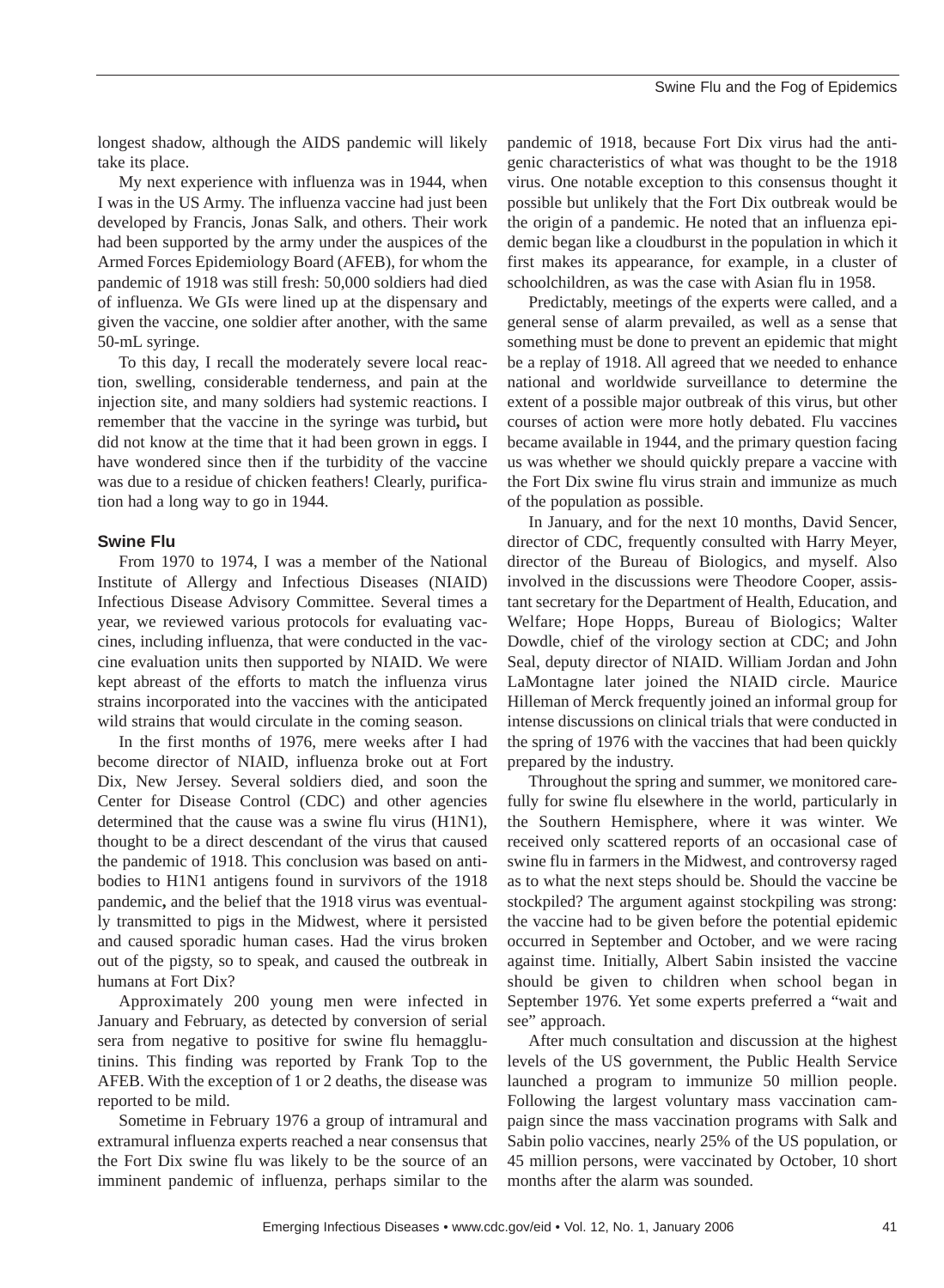#### INFLUENZA HISTORY

The epidemic, however, did not occur. The Fort Dix outbreak was a false alarm, and the American public and much of the scientific community accused us of overreacting. As someone noted, 1976 was the first time we had been blamed for an epidemic that did not take place.

Donald Burke and his group at the Johns Hopkins School of Public Health have recently calculated the basic reproductive rate  $(R_0)$  of the 1976 virus. On the basis of available historical data, they calculate an  $R_0$  of 1.1–1.2. This number suggests that swine flu would not have become a major epidemic. We did not have those calculations at the time, nor were such calculations widely used. At least  $R_0$  was >1 and not <1.

These efforts to prevent an epidemic were, in some ways, like a big "fire drill." We proved it was possible to organize a mass influenza immunization program from start to finish: identify the virus, grow up stocks, prepare and field test the vaccine, provide for indemnity, and immunize a large segment of the population, all within 10 months. We learned a great deal from that drill, and I am sure we can do better the next time. The day will come when we will again retrace this race against time.

## **The Fog of Epidemics**

The uncertainty that surrounds any response to a microbial outbreak, the "fog of epidemics," is analogous to the fog of war, of which historians speak (*2*).

The Fog of War: Uncertainty Where is the enemy? What is his strength? What counterattack?

The Fog of Epidemics: Uncertainty Where is the microbe? How many; how virulent; how communicable? What counterattack?

Perceived Miscalculations 1975 Swine flu outbreak Response too rapid 1981 HIV/AIDS occurrence Response too slow1

In the case of swine flu, we may have acted too soon. And in the case of AIDS, we may have acted too slowly. Read the book by Neustadt and Fineberg (*3*) for a full account of our perceived folly in regard to swine flu. For an account of the perception that from 1981 to 1984, as director of NIAID, I dithered over the onset of the HIV/AIDS epidemic, read what Shilts says about me in And the Band Played On (*4*).

I relate these personal reminiscences because many who read this article will be on the firing line when future epidemics threaten, and they may either erupt or fizzle out. You will be in a fog, and you will need to exercise the best judgment you can on the basis of available surveillance information and historical context. Roy Anderson and others have been on the firing line in the United Kingdom with bovine spongiform encephalopathy and foot-andmouth disease. And now any number of national and international organizations and the ministries of health in many countries in Southeast Asia are on the firing line in regard to avian influenza. Should we stockpile drugs? Prepare a vaccine? Cull infected flocks? When difficult choices arise, criticism is almost certain to follow, but as Harry Truman said, "If you can't stand the heat, stay out of the kitchen."

## **Original Antigenic Sin**

Any narrative on the swine flu episode would be incomplete without mentioning the work of Richard Shope on the possible relationship between the putative influenza virus of 1918 and its eventful residence in pigs in Iowa, where it caused an influenzalike syndrome and where it remained as a reservoir (*5*). Whatever the merits of this argument about the cause of swine flu virus infection in adults in the 1930s, of interest here is Francis's suggestion that the swine flu antibody in humans was the result of repeated exposure to human strains, and perhaps not due to prior infection with the 1918 virus. Surely his thoughts about this matter were the genesis of the concepts expressed in On the Doctrine of Original Antigenic Sin, published in 1960 (*6*).

Francis wrote, "The antibody of childhood is largely a response to dominant antigen of the virus causing the first type A influenza infection of the lifetime. The antibodyforming mechanisms are highly conditioned by the first stimulus, so that later infections with strains of the same type successfully enhance the original antibody to maintain it at the highest level at all times in that age group. The imprint established by the original virus infection governs the antibody response thereafter. This we have called the Doctrine of the Original Antigenic Sin."

Francis died in 1969 and did not live to know the full explanations for antigenic shift through reassortment of gene segments from 2 parent viruses or antigenic drift through mutation. He surely would have been in awe, as we all are, of the molecular explanation of influenza virus variation with succeeding epidemics. And yet, even with

<sup>1</sup>Reprinted from Emerging Infections, Richard M. Krause, Introduction, pages 1–22, Copyright 1998, with permission from Elsevier.